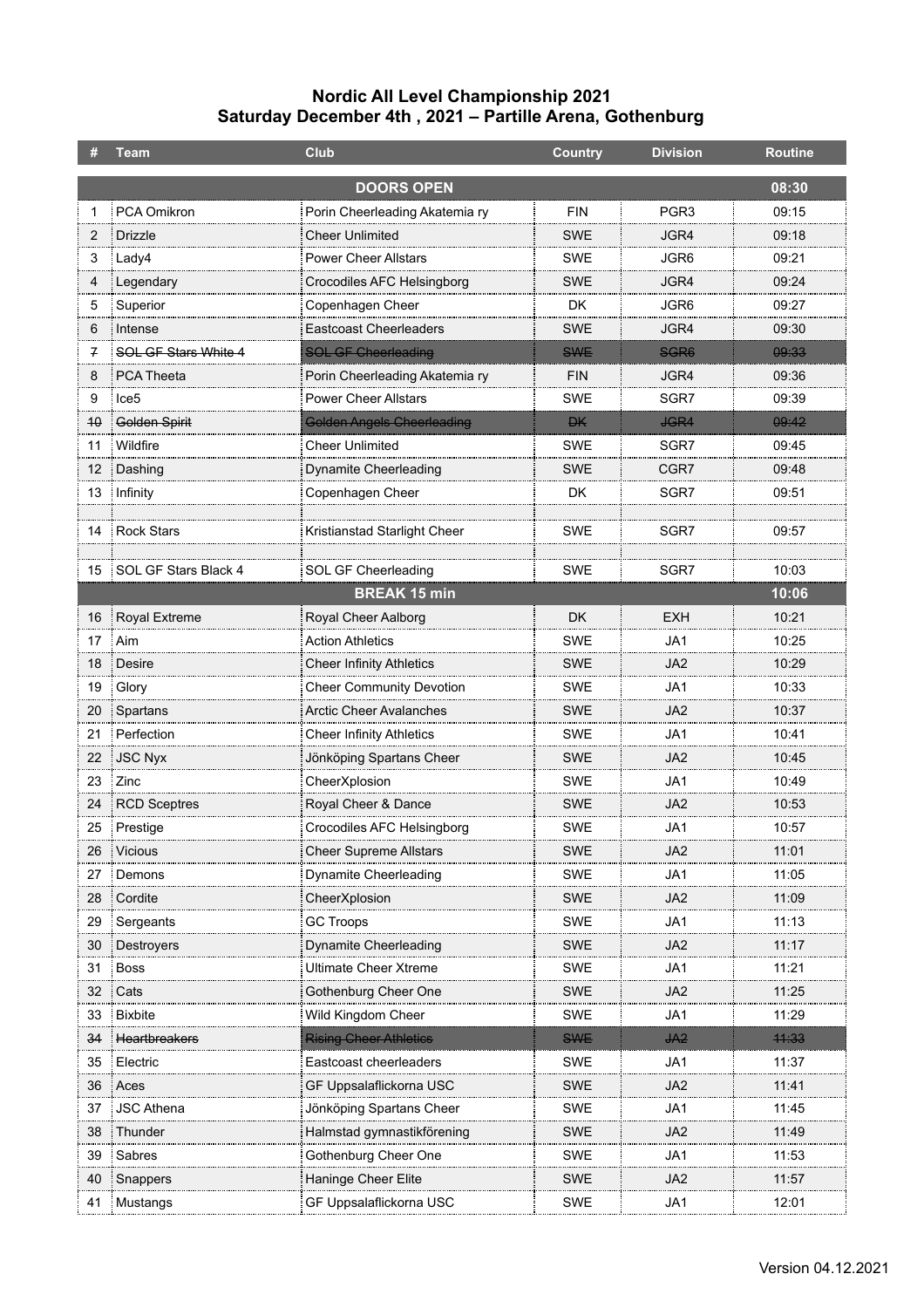|    | <b>Team</b>                    | <b>Club</b>                         | <b>Country</b> | <b>Division</b> | <b>Routine</b> |
|----|--------------------------------|-------------------------------------|----------------|-----------------|----------------|
| 42 | Speed                          | <b>Action Athletics</b>             | SWE            | JA2             | 12:05          |
| 43 | Venus                          | Malmö Allstar Cheer                 | <b>SWE</b>     | JA1             | 12:09          |
| 44 | White Stars                    | Kristianstad Starlight Cheer        | <b>SWE</b>     | JA2             | 12:13          |
|    | 45 Mist                        | Musketeers Funky Cheer              | <b>SWE</b>     | JA1             | 12:17          |
| 46 | : Halo                         | Malmö Allstar Cheer                 | <b>SWE</b>     | JA2             | 12:21          |
| 47 | Royalities                     | <b>Rising Cheer Athletics</b>       | <b>SWE</b>     | JA1             | 12:25          |
| 48 | : Pressure                     | Musketeers Funky Cheer              | <b>SWE</b>     | JA2             | 12:29          |
| 49 | Mint                           | Sigtuna Legends Cheerleading        | <b>SWE</b>     | JA1             | 12:33          |
| 50 | SwooshJags                     | <b>Power Cheer Allstars</b>         | <b>SWE</b>     | JA2             | 12:37          |
| 51 | SOL GF Stars Junior Level 1    | SOL GF Cheerleading                 | <b>SWE</b>     | JA1             | 12:41          |
| 52 | : Mermaids                     | Rauman Cheerleadingseura            | <b>FIN</b>     | JA2             | 12:45          |
| 53 | Junior White                   | <b>Twisters Cheer Elite</b>         | <b>SWE</b>     | JA1             | 12:49          |
| 54 | : Marines                      | <b>GC Troops</b>                    | SWE            | JA2             | 12:53          |
| 55 | Sapphires                      | VGF - Pride Cheer Squad             | <b>SWE</b>     | JA1             | 12:57          |
| 56 | Rockets Discovery              | <b>Rockets Cheerleaders</b>         | DK             | JA2             | 13:01          |
|    | 57 Topaz                       | Carlskrona Allstar Cheerleading/KGF | <b>SWE</b>     | J <sub>A1</sub> | 43:05          |
|    | 58 SOL GF Stars Junior Level 2 | SOL GF Cheerleading                 | SWE            | JA2             | 13:09          |
|    |                                | <b>BREAK 30 min</b>                 |                |                 | 13:13          |
| 59 | RFC Wild Cards                 | VFR Bachem 1932 e.V.                | <b>GER</b>     | JA <sub>2</sub> | 13:43          |
| 60 | Gladiators                     | Arctic Cheer Avalanches             | <b>SWE</b>     | JA3             | 13:47          |
| 61 | <b>Junior Silver</b>           | Twisters Cheer Elite                | SWE            | JA2             | 13:51          |
| 62 | <b>CC Inspire</b>              | <b>Copenhagen Cheer</b>             | <b>DK</b>      | $443$           | 43:55          |
| 63 | Illusion                       | Tyresögymnastiken IAC               | <b>SWE</b>     | JA <sub>2</sub> | 13:59          |
| 64 | CC Iconic                      | Copenhagen Cheer                    | DK             | JA3             | 14:03          |
| 65 | Unlimited                      | <b>United Movement</b>              | <b>SWE</b>     | JA2             | 14:07          |
| 66 | Sapphire                       | <b>Eastcoast Cheerleaders</b>       | <b>SWE</b>     | JA3             | 14:11          |
|    | 67 Dynamic                     | Värnamo Frisksportklubb             | <b>SWE</b>     | JA2             | 14:15          |
| 68 | Cheetahs                       | Gothenburg Cheer One                | <b>SWE</b>     | JA3             | 14:19          |
|    | 69 Glory                       | <b>Ultimate Cheer Xtreme</b>        | <b>SWE</b>     | JC2             | 14:23          |
| 70 | : Generals                     | GC Troops                           | SWE            | JA3             | 14:27          |
| 71 | Charmers Enchanted             | <b>BVH Charmers Cheerleading</b>    | <b>NOR</b>     | JA4             | 14:31          |
| 72 | <b>Avengers</b>                | GF Uppsalaflickorna USC             | <b>SWE</b>     | JA3             | 14:35          |
| 73 | : Daring                       | <b>Cheer Infinity Athletics</b>     | <b>SWE</b>     | JA4             | 14:39          |
| 74 | Iconic Legends                 | Iconic Cheerleaders Aalborg         | DK.            | JA3             | 14:43          |
| 75 | <b>Dauntless</b>               | Dynamite Cheerleading               | <b>SWE</b>     | JA4             | 14:47          |
| 76 | JSC Zeus                       | Jönköping Spartans Cheer            | <b>SWE</b>     | JA3             | 14:51          |
|    | 77 SOL GF Stars Junior Level 4 | SOL GF Cheerleading                 | <b>SWE</b>     | JA4             | 14:55          |
| 78 | <b>Shooting Stars</b>          | Kristianstad Starlight Cheer        | <b>SWE</b>     | JA3             | 14:59          |
| 79 | Ultimate                       | United Movement                     | <b>SWE</b>     | JA4             | 15:03          |
| 80 | LCD Honeybees                  | Luleå Cheer & Dance Team            | <b>SWE</b>     | JA3             | 15:07          |
| 81 | Rockets Gravity                | Rockets Cheerleaders                | DK.            | JC4             | 15:11          |
| 82 | Suns                           | Musketeers Funky Cheer              | SWE            | JA3             | 15:15          |
| 83 | Junior Shade                   | Twisters Cheer Elite                | SWE            | JC4             | 15:19          |
| 84 | Junior Teal                    | Twisters Cheer Elite                | SWE            | JA3             | 15:23          |
|    | 85 CC Unity                    | Copenhagen Cheer                    | DK             | JA6             | 15:27          |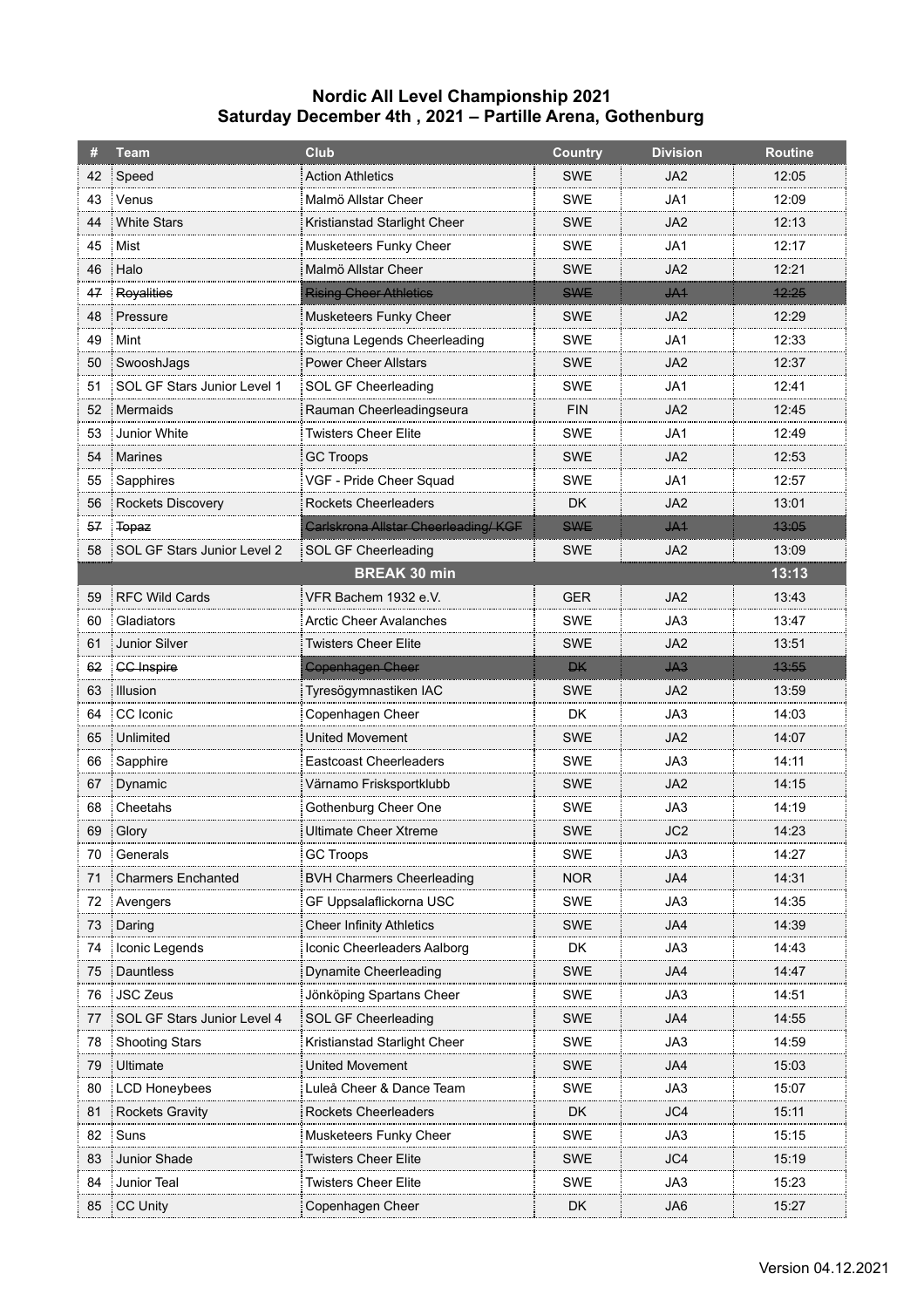|     | <b>Team</b>                         | Club                                    | <b>Country</b> | <b>Division</b> | <b>Routine</b> |
|-----|-------------------------------------|-----------------------------------------|----------------|-----------------|----------------|
| 86  | LadyJags                            | <b>Power Cheer Allstars</b>             | <b>SWE</b>     | JA6             | 15:35          |
|     |                                     |                                         |                |                 |                |
| 87  | Bobcats                             | Gothenburg Cheer One                    | <b>SWE</b>     | JA6             | 15:43          |
|     |                                     | <b>Rockets Cheerleaders</b>             |                |                 |                |
| 88  | Rockets Fire'n'Smoke                | <b>BREAK 30 min</b>                     | DK             | JA6             | 15:51          |
| 89  | Juice                               | <b>Action Athletics</b>                 | <b>SWE</b>     | SA <sub>2</sub> | 16:25          |
| 90  | Diamonds                            | VGF - Pride Cheer Squad                 | <b>SWE</b>     | SA <sub>1</sub> | 16:29          |
| 91  | : Amazons                           | Arctic Cheer Avalanches                 | SWE            | SA <sub>2</sub> | 16:33          |
| 92  | : Icons                             | <b>Cheer Community Devotion</b>         | <b>SWE</b>     | SA <sub>1</sub> | 16:37          |
| 93  | Mockingjays                         |                                         | <b>SWE</b>     | SA <sub>2</sub> | 16:41          |
| 94  | Pumas                               | Legacy Allstars<br>Gothenburg Cheer One | <b>SWE</b>     | SA <sub>1</sub> | 16:45          |
|     |                                     |                                         | <b>SWE</b>     | SA <sub>2</sub> |                |
| 95  | Titanium                            | CheerXplosion                           | <b>SWE</b>     | SA <sub>1</sub> | 16:49          |
| 96  | Omega                               | Malmö Allstar Cheer                     |                |                 | 16:53          |
| 97  | Panthers                            | Gothenburg Cheer One                    | <b>SWE</b>     | SA <sub>2</sub> | 16:57          |
| 98  | SOL GF Stars Senior Level 1         | SOL GF Cheerleading                     | <b>SWE</b>     | SA <sub>1</sub> | 17:01          |
| 99  | Soldiers                            | <b>GC Troops</b>                        | SWE            | SA <sub>2</sub> | 17:05          |
| 100 | Delighted                           | Värnamo Frisksportklubb                 | <b>SWE</b>     | SA <sub>1</sub> | 17:09          |
|     | 101 Riptide                         | Haninge Cheer Elite                     | <b>SWE</b>     | SA <sub>2</sub> | 17:13          |
|     | 102 Blush                           | <b>Action Athletics</b>                 | <b>SWE</b>     | SA <sub>1</sub> | 17:17          |
|     | 103 Black Stars                     | Kristianstad Starlight Cheer            | SWE            | SA <sub>2</sub> | 17:21          |
|     | 104   Sapphire                      | Wild Kingdom Cheer                      | <b>SWE</b>     | SA <sub>1</sub> | 17:25          |
|     | 105 SteelJags                       | <b>Power Cheer Allstars</b>             | <b>SWE</b>     | SA <sub>2</sub> | 17:29          |
|     | 106 Storm                           | Cheer Unlimited                         | <b>SWE</b>     | SC <sub>2</sub> | 17:33          |
|     | 107 Senior Silver                   | <b>Twisters Cheer Elite</b>             | <b>SWE</b>     | SA <sub>2</sub> | 17:37          |
|     | 108 Sirens                          | Rauman Cheerleadingseura                | <b>FIN</b>     | SC <sub>2</sub> | 17:41          |
|     |                                     | <b>BREAK 30 min</b>                     |                |                 | 17:45          |
|     | 109 Storm                           | Musketeers Funky Cheer                  | <b>SWE</b>     | SA4             | 18:15          |
|     | 110 Reckless                        | <b>Cheer Supreme Allstars</b>           | <b>SWE</b>     | SA <sub>3</sub> | 18:19          |
|     | 111 Famous                          | <b>Cheer Force Allstars</b>             | SWE            | SC <sub>3</sub> | 18:23          |
|     | 112 Devotion                        | Dynamite Cheerleading                   | SWE            | SA3             | 18:27          |
|     | 113 : Lithium                       | CheerXplosion                           | <b>SWE</b>     | SC <sub>3</sub> | 18:31          |
|     | $114$ Posh                          | <b>Ultimate Cheer Xtreme</b>            | <b>SWE</b>     | SA3             | 18:35          |
|     | 115 Courage                         | United Movement                         | <b>SWE</b>     | SC <sub>4</sub> | 18:39          |
|     | 116   LadyCats                      | Gothenburg Cheer Obe                    | SWE            | SA3             | 18:43          |
|     | <b>117   STF Patriots Ebullient</b> | <b>STF Patriots</b>                     | <b>NOR</b>     | S <sub>G4</sub> | 48:47          |
|     | 118 Tigers Untamed                  | Aarhus Tigers Cheerleaders              | DK.            | SA <sub>6</sub> | 18:51          |
|     | 119 Apaches                         | GF Uppsalaflickorna USC                 | <b>SWE</b>     | SA <sub>3</sub> | 18:55          |
|     | 120 Senior Black                    | Twisters Cheer Elite                    | <b>SWE</b>     | SA6             | 18:59          |
|     | 121 Zenith                          | Malmö Allstars Cheer                    | <b>SWE</b>     | SA <sub>3</sub> | 19:03          |
|     | 122 Divine                          | Dynamite Cheerleading                   | <b>SWE</b>     | SA6             | 19:07          |
|     | 123 Poseidon                        | Haninge Cheer Elite                     | SWE            | SA <sub>3</sub> | 19:11          |
|     | 124   Charmers All Stars            | <b>BVH Charmers Cheerleading</b>        | <b>NOR</b>     | SA7             | 19:15          |
|     | 125 Elite Stars                     | Kristianstad Starlight Cheer            | SWE            | SA6             | 19:19          |
|     |                                     |                                         |                |                 |                |
|     | 126 CC Illusion                     | Copenhagen Cheer                        | DK             | SA7             | 19:23          |